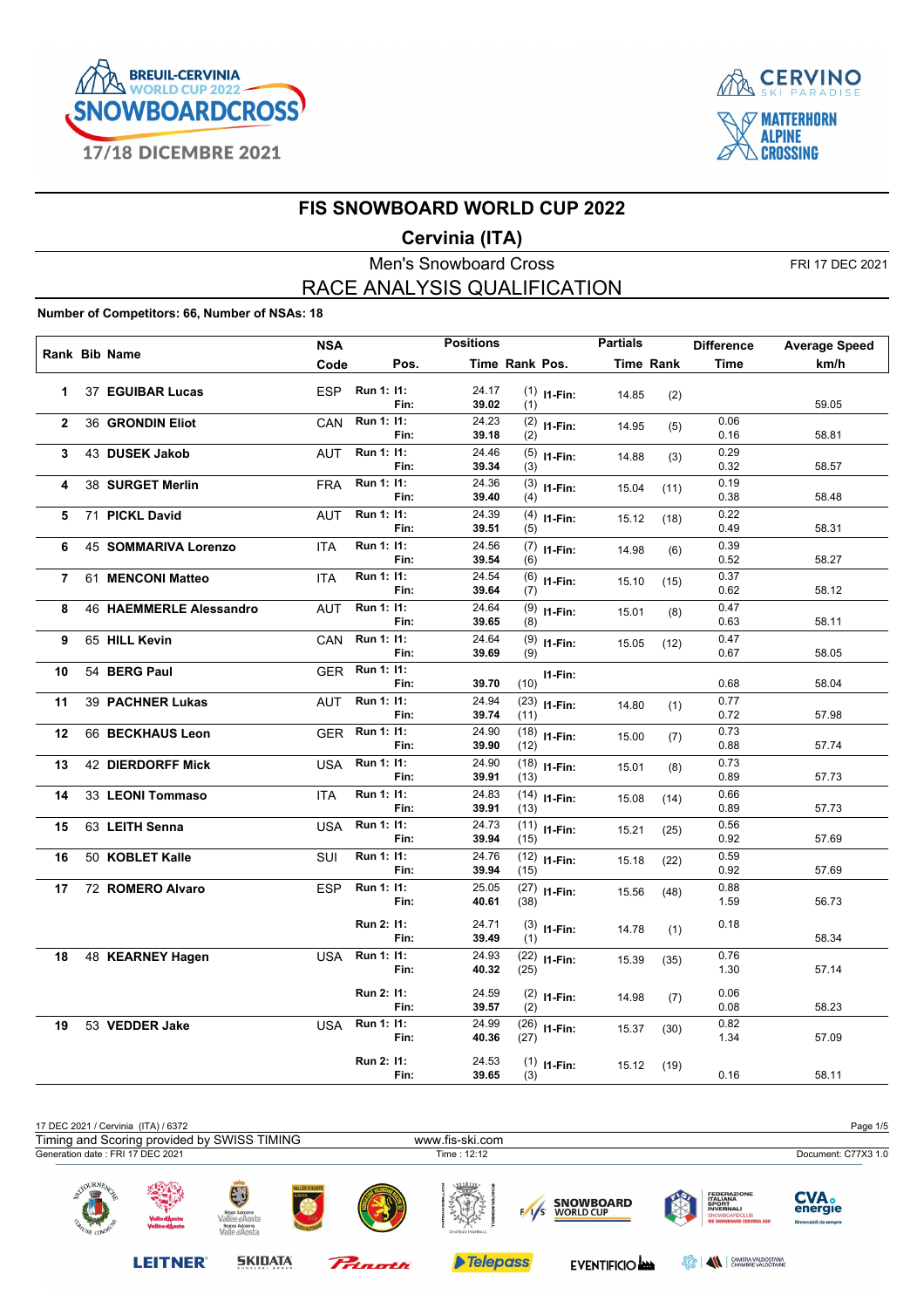### **Cervinia (ITA)**

#### Men's Snowboard Cross FRI 17 DEC 2021 RACE ANALYSIS QUALIFICATION

|    | Rank Bib Name       | <b>NSA</b> |                |      | <b>Positions</b> |                |                | <b>Partials</b> |                  | <b>Difference</b> | <b>Average Speed</b> |
|----|---------------------|------------|----------------|------|------------------|----------------|----------------|-----------------|------------------|-------------------|----------------------|
|    |                     | Code       |                | Pos. |                  | Time Rank Pos. |                |                 | <b>Time Rank</b> | <b>Time</b>       | km/h                 |
| 20 | 44 TAKAHARA Yoshiki | <b>JPN</b> | Run 1: 11:     | Fin: | 24.87<br>40.05   | (21)           | $(16)$ 11-Fin: | 15.18           | (22)             | 0.70<br>1.03      | 57.53                |
|    |                     |            | Run 2: 11:     | Fin: | 24.80<br>39.71   | (4)            | $(4)$ 11-Fin:  | 14.91           | (5)              | 0.27<br>0.22      | 58.02                |
| 21 | 52 LUEFTNER Julian  | <b>AUT</b> | Run 1: 11:     | Fin: | 24.90<br>40.02   | (19)           | $(18)$ 11-Fin: | 15.12           | (18)             | 0.73<br>1.00      | 57.57                |
|    |                     |            | Run 2: 11:     | Fin: | 24.97<br>39.85   | (5)            | $(12)$ 11-Fin: | 14.88           | (3)              | 0.44<br>0.36      | 57.82                |
| 22 | 49 LAMBERT Adam     | <b>AUS</b> | Run 1: 11:     | Fin: | 24.61<br>40.02   | (19)           | $(8)$ 11-Fin:  | 15.41           | (37)             | 0.44<br>1.00      | 57.57                |
|    |                     |            | Run 2: 11:     | Fin: | 24.84<br>39.92   | (6)            | $(6)$ 11-Fin:  | 15.08           | (14)             | 0.31<br>0.43      | 57.72                |
| 23 | 76 GODINO Michele   | <b>ITA</b> | Run 1: 11:     | Fin: | 25.48<br>40.51   | (34)           | $(45)$ 11-Fin: | 15.03           | (10)             | 1.31<br>1.49      | 56.87                |
|    |                     |            | Run 2: 11:     | Fin: | 25.01<br>39.93   | (7)            | $(13)$ 11-Fin: | 14.92           | (6)              | 0.48<br>0.44      | 57.70                |
| 24 | 41 KIRCHWEHM Umito  | <b>GER</b> | Run 1: 11:     | Fin: | 24.81<br>40.18   | (22)           | $(13)$ 11-Fin: | 15.37           | (30)             | 0.64<br>1.16      | 57.34                |
|    |                     |            | Run 2: 11:     | Fin: | 24.85<br>39.94   | (8)            | $(7)$ 11-Fin:  | 15.09           | (16)             | 0.32<br>0.45      | 57.69                |
| 25 | 75 FERRARI Filippo  | <b>ITA</b> | Run 1: 11:     | Fin: | 25.10<br>40.51   | (34)           | $(30)$ 11-Fin: | 15.41           | (37)             | 0.93<br>1.49      | 56.87                |
|    |                     |            | Run 2: 11:     | Fin: | 24.87<br>39.94   | (8)            | $(8)$ 11-Fin:  | 15.07           | (11)             | 0.34<br>0.45      | 57.69                |
| 26 | 34 NOERL Martin     | GER        | Run 1: 11:     | Fin: | 25.09<br>39.97   | (17)           | $(29)$ 11-Fin: | 14.88           | (3)              | 0.92<br>0.95      | 57.64                |
|    |                     |            | Run 2: 11:     | Fin: | 40.00            | (10)           | $11-Fin:$      |                 |                  | 0.51              | 57.60                |
| 27 | 35 BLOIS de Glenn   | <b>NED</b> | Run 1: 11:     | Fin: | 24.83<br>39.98   | (18)           | $(14)$ I1-Fin: | 15.15           | (20)             | 0.66<br>0.96      | 57.63                |
|    |                     |            | Run 2: 11:     | Fin: | 25.06<br>40.35   | (18)           | $(16)$ 11-Fin: | 15.29           | (20)             | 0.53<br>0.86      | 57.10                |
| 28 | 47 BOLTON Cameron   | <b>AUS</b> | Run 1: 11:     | Fin: | 25.18<br>40.55   | (36)           | $(36)$ 11-Fin: | 15.37           | (30)             | 1.01<br>1.53      | 56.82                |
|    |                     |            | Run 2: 11:     | Fin: | 24.96<br>40.01   | (11)           | $(11)$ 11-Fin: | 15.05           | (8)              | 0.43<br>0.52      | 57.59                |
| 29 | 51 MOFFATT Liam     |            | CAN Run 1: 11: | Fin: | 25.22<br>40.62   | (39)           | $(39)$ 11-Fin: | 15.40           | (36)             | 1.05<br>1.60      | 56.72                |
|    |                     |            | Run 2: 11:     | Fin: | 24.95<br>40.02   | (12)           | $(10)$ I1-Fin: | 15.07           | (11)             | 0.42<br>0.53      | 57.57                |
| 30 | 59 DICKSON Adam     | <b>AUS</b> | Run 1: 11:     | Fin: | 24.94<br>40.38   | (29)           | $(23)$ 11-Fin: | 15.44           | (41)             | 0.77<br>1.36      | 57.06                |
|    |                     |            | Run 2: 11:     | Fin: | 25.04<br>40.11   | (13)           | $(14)$ I1-Fin: | 15.07           | (11)             | 0.51<br>0.62      | 57.44                |
| 31 | 58 SODOGAS Quentin  | FRA        | Run 1: 11:     | Fin: | 25.21<br>40.36   | (27)           | $(38)$ 11-Fin: | 15.15           | (20)             | 1.04<br>1.34      | 57.09                |
|    |                     |            | Run 2: 11:     | Fin: | 25.09<br>40.14   | (14)           | $(17)$ I1-Fin: | 15.05           | (8)              | 0.56<br>0.65      | 57.40                |
| 32 | 57 DEIBOLD Alex     | <b>USA</b> | Run 1: 11:     | Fin: | 25.11<br>40.48   | (33)           | $(31)$ 11-Fin: | 15.37           | (30)             | 0.94<br>1.46      | 56.92                |
|    |                     |            | Run 2: 11:     | Fin: | 25.12<br>40.22   | (15)           | $(18)$ 11-Fin: | 15.10           | (17)             | 0.59<br>0.73      | 57.28                |

| 17 DEC 2021 / Cervinia (ITA) / 6372         |                                 |                                                                        |                      |                        |                                                    |                                                                                                                                | Page 2/5                                        |
|---------------------------------------------|---------------------------------|------------------------------------------------------------------------|----------------------|------------------------|----------------------------------------------------|--------------------------------------------------------------------------------------------------------------------------------|-------------------------------------------------|
| Timing and Scoring provided by SWISS TIMING |                                 |                                                                        |                      | www.fis-ski.com        |                                                    |                                                                                                                                |                                                 |
| Generation date: FRI 17 DEC 2021            |                                 |                                                                        |                      | Time : 12:12           |                                                    |                                                                                                                                | Document: C77X3 1.0                             |
| $\sim$ OURNE<br>₩<br>医丝<br><b>ANE CON</b>   | Valle d'Aosta<br>Vallée d'Aoste | Région Autonome<br>Vallée d'Aoste<br>Regione Autonoma<br>Valle d'Aosta | <b>ALLÉE D'AOSTE</b> | um<br>CHATEAU HIGHBALL | <b>SNOWBOARD</b><br><b>WORLD CUP</b><br>$\sqrt{1}$ | <b>FEDERAZIONE</b><br><b>ITALIANA</b><br><b>SPORT</b><br><b>INVERNALI</b><br>SNOWBOARDCLUB<br><b>WE SNOWBOARD CERVINIA ASD</b> | <b>CVA.</b><br>energie<br>Rinnovabili da sempre |

**LEITNER®** 

**SKIDATA** 





EVENTIFICIO **AND EVENTIFICIO AND ESSE** AND STATISTICIAL STATISTICS OF THE VALDOTAINE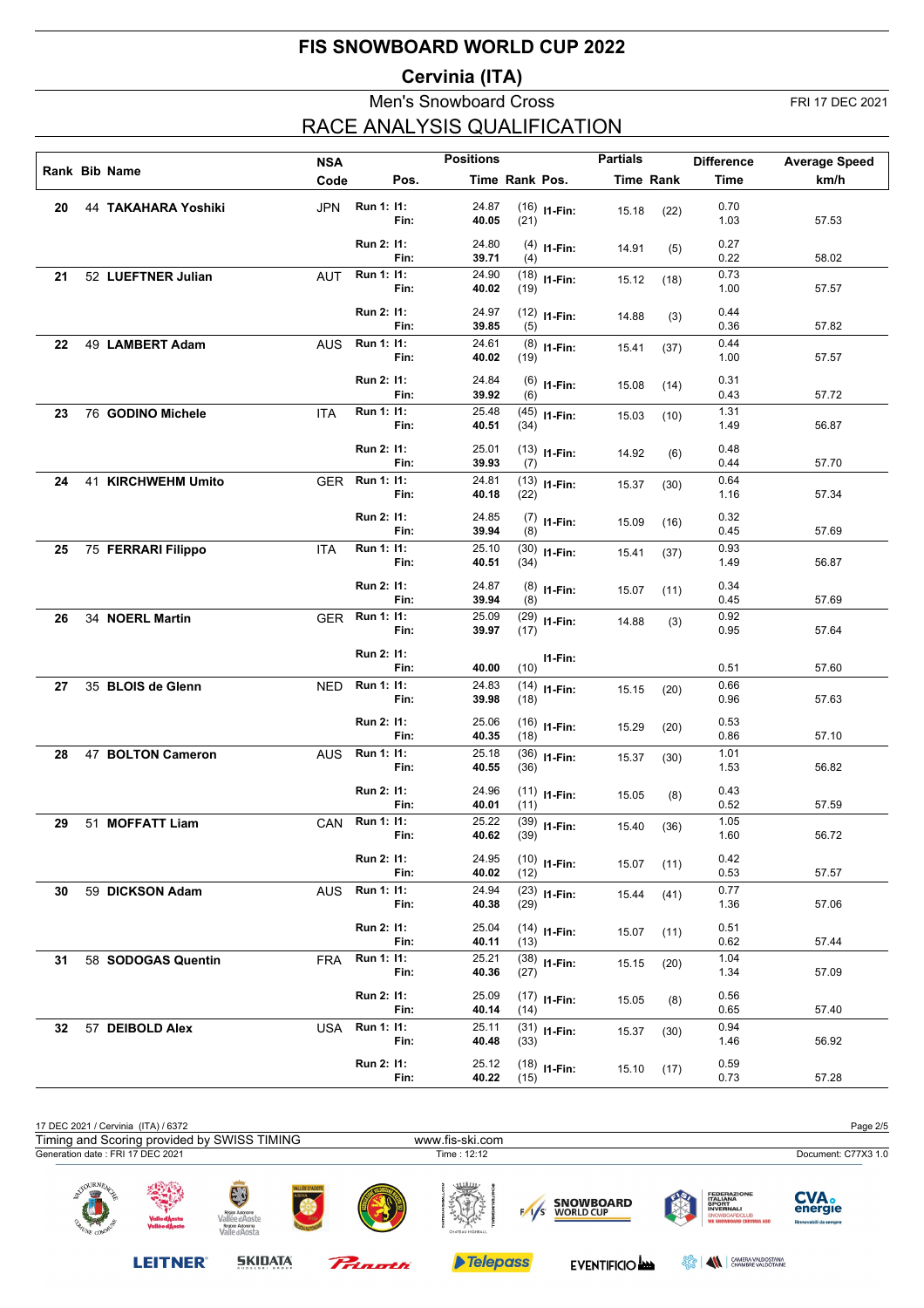### **Cervinia (ITA)**

## Men's Snowboard Cross FRI 17 DEC 2021 RACE ANALYSIS QUALIFICATION

|    |                            |            |                |      | <b>Positions</b> |                |                | <b>Partials</b> |                  |                   |                      |
|----|----------------------------|------------|----------------|------|------------------|----------------|----------------|-----------------|------------------|-------------------|----------------------|
|    | Rank Bib Name              | <b>NSA</b> |                |      |                  |                |                |                 |                  | <b>Difference</b> | <b>Average Speed</b> |
|    |                            | Code       |                | Pos. |                  | Time Rank Pos. |                |                 | <b>Time Rank</b> | Time              | km/h                 |
| 33 | 62 le BLE JAQUES Leo       | FRA        | Run 1: 11:     | Fin: | 24.97<br>40.23   | (23)           | $(25)$ 11-Fin: | 15.26           | (26)             | 0.80<br>1.21      | 57.27                |
|    |                            |            | Run 2: 11:     | Fin: | 24.83<br>40.27   | (17)           | $(5)$ 11-Fin:  | 15.44           | (25)             | 0.30<br>0.78      | 57.21                |
| 34 | <b>40 BAUMGARTNER Nick</b> | <b>USA</b> | Run 1: 11:     | Fin: | 25.17<br>40.23   | (23)           | $(35)$ 11-Fin: | 15.06           | (13)             | 1.00<br>1.21      | 57.27                |
|    |                            |            | Run 2: 11:     | Fin: | 25.61<br>40.40   | (19)           | $(33)$ 11-Fin: | 14.79           | (2)              | 1.08<br>0.91      | 57.03                |
| 35 | 55 HUGHES Jarryd           | <b>AUS</b> | Run 1: 11:     | Fin: | 25.64<br>40.84   | (45)           | $(52)$ 11-Fin: | 15.20           | (24)             | 1.47<br>1.82      | 56.42                |
|    |                            |            | Run 2: 11:     | Fin: | 25.13<br>40.23   | (16)           | $(19)$ 11-Fin: | 15.10           | (17)             | 0.60<br>0.74      | 57.27                |
| 36 | 83 ANISIMOV Andrei         | <b>RUS</b> | Run 1: 11:     | Fin: | 24.91<br>40.32   | (25)           | $(21)$ 11-Fin: | 15.41           | (37)             | 0.74<br>1.30      | 57.14                |
|    |                            |            | Run 2: 11:     | Fin: | 24.90<br>40.63   | (24)           | $(9)$ 11-Fin:  | 15.73           | (38)             | 0.37<br>1.14      | 56.71                |
| 37 | 64 JUD Sebastian           | <b>AUT</b> | Run 1: 11:     | Fin: | 25.13<br>40.42   | (31)           | $(33)$ 11-Fin: | 15.29           | (27)             | 0.96<br>1.40      | 57.00                |
|    |                            |            | Run 2: 11:     | Fin: | 25.35<br>40.40   | (19)           | $(23)$ 11-Fin: | 15.05           | (8)              | 0.82<br>0.91      | 57.03                |
| 38 | 88 WILLIAMS Steven         | ARG        | Run 1: 11:     | Fin: | 25.11<br>40.40   | (30)           | $(31)$ I1-Fin: | 15.29           | (27)             | 0.94<br>1.38      | 57.03                |
|    |                            |            | Run 2: 11:     | Fin: | 25.37<br>41.21   | (36)           | $(26)$ 11-Fin: | 15.84           | (42)             | 0.84<br>1.72      | 55.91                |
| 39 | 90 HOUSER Radek            | CZE        | Run 1: 11:     | Fin: | 24.89<br>40.43   | (32)           | $(17)$ 11-Fin: | 15.54           | (47)             | 0.72<br>1.41      | 56.99                |
|    |                            |            | Run 2: 11:     | Fin: | 25.25<br>43.11   | (49)           | $(22)$ 11-Fin: | 17.86           | (47)             | 0.72<br>3.62      | 53.44                |
| 40 | 78 DONSKIKH Daniil         | <b>RUS</b> | Run 1: 11:     | Fin: | 25.48<br>40.58   | (37)           | $(45)$ 11-Fin: | 15.10           | (15)             | 1.31<br>1.56      | 56.78                |
|    |                            |            | Run 2: 11:     | Fin: | 25.36<br>40.44   | (21)           | $(25)$ 11-Fin: | 15.08           | (14)             | 0.83<br>0.95      | 56.97                |
| 41 | 82 LUBASCH Nicola          | SUI        | Run 1: 11:     | Fin: | 25.23<br>40.67   | (43)           | $(40)$ 11-Fin: | 15.44           | (41)             | 1.06<br>1.65      | 56.65                |
|    |                            |            | Run 2: 11:     | Fin: | 25.05<br>40.50   | (22)           | $(15)$ I1-Fin: | 15.45           | (26)             | 0.52<br>1.01      | 56.89                |
| 42 | 67 PERLE Michael           |            | USA Run 1: 11: | Fin: | 26.28<br>41.39   | (55)           | $(61)$ I1-Fin: | 15.11           | (17)             | 2.11<br>2.37      | 55.67                |
|    |                            |            | Run 2: 11:     | Fin: | 25.73<br>40.61   | (23)           | $(36)$ 11-Fin: | 14.88           | (3)              | 1.20<br>1.12      | 56.73                |
| 43 | 80 LACROIX Mike            | USA        | Run 1: 11:     | Fin: | 25.24<br>40.62   | (39)           | $(41)$ I1-Fin: | 15.38           | (34)             | 1.07<br>1.60      | 56.72                |
|    |                            |            | Run 2: 11:     | Fin: | 25.16<br>40.63   | (24)           | $(20)$ 11-Fin: | 15.47           | (27)             | 0.63<br>1.14      | 56.71                |
| 44 | 85 HERPIN Guillaume        | <b>FRA</b> | Run 1: 11:     | Fin: | 25.29<br>40.62   | (39)           | $(43)$ 11-Fin: | 15.33           | (29)             | 1.12<br>1.60      | 56.72                |
|    |                            |            | Run 2: 11:     | Fin: | 25.20<br>40.90   | (29)           | $(21)$ 11-Fin: | 15.70           | (37)             | 0.67<br>1.41      | 56.33                |
| 45 | 69 VUAGNOUX Ken            | <b>FRA</b> | Run 1: 11:     | Fin: | 25.07<br>40.63   | (42)           | $(28)$ 11-Fin: | 15.56           | (48)             | 0.90<br>1.61      | 56.71                |
|    |                            |            | Run 2: 11:     | Fin: | 25.37<br>40.71   | (26)           | $(26)$ 11-Fin: | 15.34           | (21)             | 0.84<br>1.22      | 56.60                |

| 17 DEC 2021 / Cervinia (ITA) / 6372         |                                 |                                                                        |                    |                                        |                                                      |                                                                                                                                | Page 3/5                                        |
|---------------------------------------------|---------------------------------|------------------------------------------------------------------------|--------------------|----------------------------------------|------------------------------------------------------|--------------------------------------------------------------------------------------------------------------------------------|-------------------------------------------------|
| Timing and Scoring provided by SWISS TIMING |                                 |                                                                        |                    | www.fis-ski.com                        |                                                      |                                                                                                                                |                                                 |
| Generation date: FRI 17 DEC 2021            |                                 |                                                                        |                    | Time: 12:12                            |                                                      |                                                                                                                                | Document: C77X3 1.0                             |
| OURNE.<br>$-100$<br><b>ANE COM</b>          | Valle d'Aosta<br>Vallée d'Aoste | Région Autonome<br>Vallée d'Aoste<br>Regione Autonoma<br>Valle d'Aosta | <b>LLÉE D'AOST</b> | umn<br><b>ANON</b><br>CHATEAU HIGHBALL | <b>SNOWBOARD</b><br><b>WORLD CUP</b><br>$\sqrt{1/s}$ | <b>FEDERAZIONE</b><br><b>ITALIANA</b><br>SPORT<br><b>INVERNALI</b><br><b>SNOWBOARDCLUB</b><br><b>WE SNOWBOARD CERVINIA ASD</b> | <b>CVA.</b><br>energie<br>Rinnovabili da sempre |

Prinath

**LEITNER®** 

**SKIDATA** 

Telepass

EVENTIFICIO **AND EVENTIFICIO AND ESSE** AND STATISTICIAL STATISTICS OF THE VALDOTAINE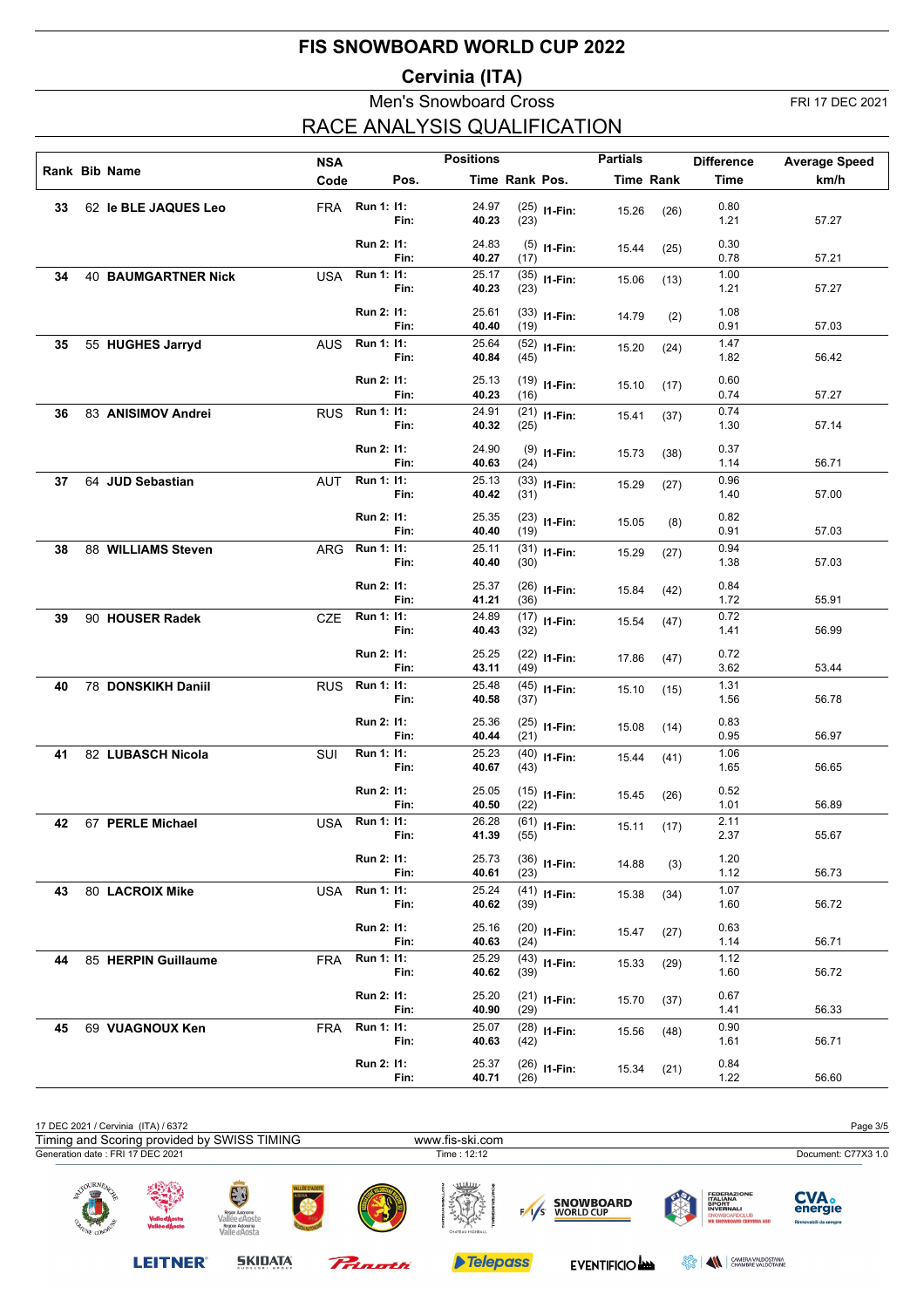### **Cervinia (ITA)**

#### Men's Snowboard Cross FRI 17 DEC 2021 RACE ANALYSIS QUALIFICATION

|    |                     |            |                |      | <b>Positions</b> |                |                | <b>Partials</b> |                  |                   |                      |
|----|---------------------|------------|----------------|------|------------------|----------------|----------------|-----------------|------------------|-------------------|----------------------|
|    | Rank Bib Name       | <b>NSA</b> |                |      |                  |                |                |                 |                  | <b>Difference</b> | <b>Average Speed</b> |
|    |                     | Code       |                | Pos. |                  | Time Rank Pos. |                |                 | <b>Time Rank</b> | <b>Time</b>       | km/h                 |
| 46 | 95 YE Kangjia       |            | CHN Run 1: 11: |      | 25.15            |                | $(34)$ 11-Fin: | 15.57           | (50)             | 0.98              |                      |
|    |                     |            |                | Fin: | 40.72            | (44)           |                |                 |                  | 1.70              | 56.58                |
|    |                     |            | Run 2: 11:     |      | 25.51            |                | $(31)$ 11-Fin: | 15.59           | (30)             | 0.98              |                      |
|    |                     |            |                | Fin: | 41.10            | (33)           |                |                 |                  | 1.61              | 56.06                |
| 47 | 77 BICHON Evan      | CAN        | Run 1: 11:     |      | 25.52            |                | $(49)$ 11-Fin: | 15.48           | (43)             | 1.35              |                      |
|    |                     |            |                | Fin: | 41.00            | (48)           |                |                 |                  | 1.98              | 56.20                |
|    |                     |            | Run 2: 11:     |      | 25.45            |                | $(29)$ 11-Fin: | 15.38           | (23)             | 0.92              |                      |
|    |                     |            |                | Fin: | 40.83            | (27)           |                |                 |                  | 1.34              | 56.43                |
| 48 | 70 WATTER Nick      | SUI        | Run 1: 11:     | Fin: | 25.18<br>40.85   |                | $(36)$ 11-Fin: | 15.67           | (51)             | 1.01<br>1.83      | 56.40                |
|    |                     |            |                |      |                  | (46)           |                |                 |                  |                   |                      |
|    |                     |            | Run 2: 11:     |      | 25.53            |                | $(32)$ 11-Fin: | 15.66           | (35)             | 1.00              |                      |
|    |                     |            |                | Fin: | 41.19            | (35)           |                |                 |                  | 1.70              | 55.94                |
| 49 | 60 BITSCHNAU Pascal | SUI        | Run 1: 11:     | Fin: | 25.25<br>41.04   | (49)           | $(42)$ 11-Fin: | 15.79           | (56)             | 1.08<br>2.02      | 56.14                |
|    |                     |            |                |      |                  |                |                |                 |                  |                   |                      |
|    |                     |            | Run 2: 11:     |      |                  |                | I1-Fin:        |                 |                  |                   |                      |
|    |                     |            | Run 1: 11:     | Fin: | 40.88<br>25.48   | (28)           |                |                 |                  | 1.39<br>1.31      | 56.36                |
| 50 | 73 KUBICIK Jan      | <b>CZE</b> |                | Fin: | 40.96            | (47)           | $(45)$ 11-Fin: | 15.48           | (43)             | 1.94              | 56.25                |
|    |                     |            |                |      |                  |                |                |                 |                  |                   |                      |
|    |                     |            | Run 2: 11:     | Fin: | 25.38<br>41.02   | (31)           | $(28)$ 11-Fin: | 15.64           | (33)             | 0.85<br>1.53      | 56.17                |
| 51 | 86 KROH Andreas     | <b>AUT</b> | Run 1: 11:     |      | 25.76            |                |                |                 |                  | 1.59              |                      |
|    |                     |            |                | Fin: | 41.19            | (51)           | $(54)$ I1-Fin: | 15.43           | (40)             | 2.17              | 55.94                |
|    |                     |            | Run 2: 11:     |      | 25.46            |                |                |                 |                  | 0.93              |                      |
|    |                     |            |                | Fin: | 41.01            | (30)           | $(30)$ 11-Fin: | 15.55           | (29)             | 1.52              | 56.18                |
| 52 | 79 NIGHTINGALE Huw  | GBR        | Run 1: 11:     |      | 25.57            |                | $(51)$ I1-Fin: |                 |                  | 1.40              |                      |
|    |                     |            |                | Fin: | 41.07            | (50)           |                | 15.50           | (45)             | 2.05              | 56.10                |
|    |                     |            | Run 2: 11:     |      | 25.81            |                | $(40)$ 11-Fin: |                 |                  | 1.28              |                      |
|    |                     |            |                | Fin: | 41.18            | (34)           |                | 15.37           | (22)             | 1.69              | 55.95                |
| 53 | 92 GATTAZ Benjamin  | <b>FRA</b> | Run 1: 11:     |      | 25.54            |                | $(50)$ 11-Fin: | 15.78           | (55)             | 1.37              |                      |
|    |                     |            |                | Fin: | 41.32            | (54)           |                |                 |                  | 2.30              | 55.76                |
|    |                     |            | Run 2: 11:     |      | 25.66            |                | $(34)$ 11-Fin: | 15.43           | (24)             | 1.13              |                      |
|    |                     |            |                | Fin: | 41.09            | (32)           |                |                 |                  | 1.60              | 56.07                |
| 54 | 74 GRAHAM Colby     | CAN        | Run 1: 11:     |      | 25.80            |                | $(55)$ I1-Fin: | 15.69           | (53)             | 1.63              |                      |
|    |                     |            |                | Fin: | 41.49            | (56)           |                |                 |                  | 2.47              | 55.53                |
|    |                     |            | Run 2: 11:     |      | 25.67            |                | $(35)$ 11-Fin: | 15.59           | (30)             | 1.14              |                      |
|    |                     |            |                | Fin: | 41.26            | (37)           |                |                 |                  | 1.77              | 55.84                |
| 55 | 87 POWONDRA Felix   | AUT        | Run 1: 11:     |      | 25.50            |                | $(48)$ 11-Fin: | 15.81           | (57)             | 1.33              |                      |
|    |                     |            |                | Fin: | 41.31            | (52)           |                |                 |                  | 2.29              | 55.77                |
|    |                     |            | Run 2: 11:     |      | 25.35            |                | $(23)$ 11-Fin: | 16.20           | (46)             | 0.82              |                      |
|    |                     |            |                | Fin: | 41.55            | (41)           |                |                 |                  | 2.06              | 55.45                |
| 56 | 94 TOMAS Julien     | <b>FRA</b> | Run 1: 11:     | Fin: | 25.42<br>41.31   | (52)           | $(44)$ I1-Fin: | 15.89           | (59)             | 1.25<br>2.29      | 55.77                |
|    |                     |            |                |      |                  |                |                |                 |                  |                   |                      |
|    |                     |            | Run 2: 11:     |      | 25.74            |                | $(37)$ 11-Fin: | 15.83           | (41)             | 1.21              |                      |
|    |                     |            |                | Fin: | 41.57            | (42)           |                |                 |                  | 2.08              | 55.42                |
| 57 | 93 CONRADT Niels    | <b>GER</b> | Run 1: 11:     | Fin: | 26.28<br>41.95   | (62)           | $(61)$ I1-Fin: | 15.67           | (51)             | 2.11<br>2.93      | 54.92                |
|    |                     |            |                |      |                  |                |                |                 |                  |                   |                      |
|    |                     |            | Run 2: 11:     | Fin: | 25.93<br>41.44   | (38)           | $(44)$ 11-Fin: | 15.51           | (28)             | 1.40<br>1.95      | 55.60                |
| 58 | 84 DORNHOFER Marco  | AUT        | Run 1: 11:     |      | 26.18            |                | $(59)$ 11-Fin: |                 |                  | 2.01              |                      |
|    |                     |            |                | Fin: | 41.69            | (58)           |                | 15.51           | (46)             | 2.67              | 55.27                |
|    |                     |            | Run 2: 11:     |      | 25.86            |                |                |                 |                  | 1.33              |                      |
|    |                     |            |                | Fin: | 41.48            | (39)           | $(42)$ 11-Fin: | 15.62           | (32)             | 1.99              | 55.54                |
|    |                     |            |                |      |                  |                |                |                 |                  |                   |                      |

| 17 DEC 2021 / Cervinia (ITA) / 6372                    |                                 |                                                                              |             |                                         |                                      |                                                                                                                         | Page 4/5                                 |  |
|--------------------------------------------------------|---------------------------------|------------------------------------------------------------------------------|-------------|-----------------------------------------|--------------------------------------|-------------------------------------------------------------------------------------------------------------------------|------------------------------------------|--|
| Timing and Scoring provided by SWISS TIMING            |                                 |                                                                              |             | www.fis-ski.com                         |                                      |                                                                                                                         |                                          |  |
| Generation date: FRI 17 DEC 2021                       |                                 |                                                                              |             | Time: 12:12                             |                                      |                                                                                                                         | Document: C77X3 1.0                      |  |
| $\bigcirc$ URN $F_A$<br>e ge<br>医仙人<br><b>TONE COM</b> | Valle d'Aosta<br>Vallée d'Aoste | EJ<br>Région Autonome<br>Vallée d'Aoste<br>Regione Autonoma<br>Valle d'Aosta | LLÉE D'AOST | uuu<br><b>Again</b><br>CHATEAU HIGHBALL | <b>SNOWBOARD</b><br><b>WORLD CUP</b> | <b>FEDERAZIONE</b><br><b>ITALIANA</b><br>SPORT<br><b>INVERNALI</b><br>SNOWBOARDCLUB<br><b>WE SNOWBOARD CERVINIA ASD</b> | CVA.<br>energie<br>Rinnovabili da sempre |  |

**LEITNER®** 

**SKIDATA** 





```
EVENTIFICIO AND EVENTIFICIO AND ESSE AND STATISTICIAL STATISTICS OF THE VALDOTAINE
```